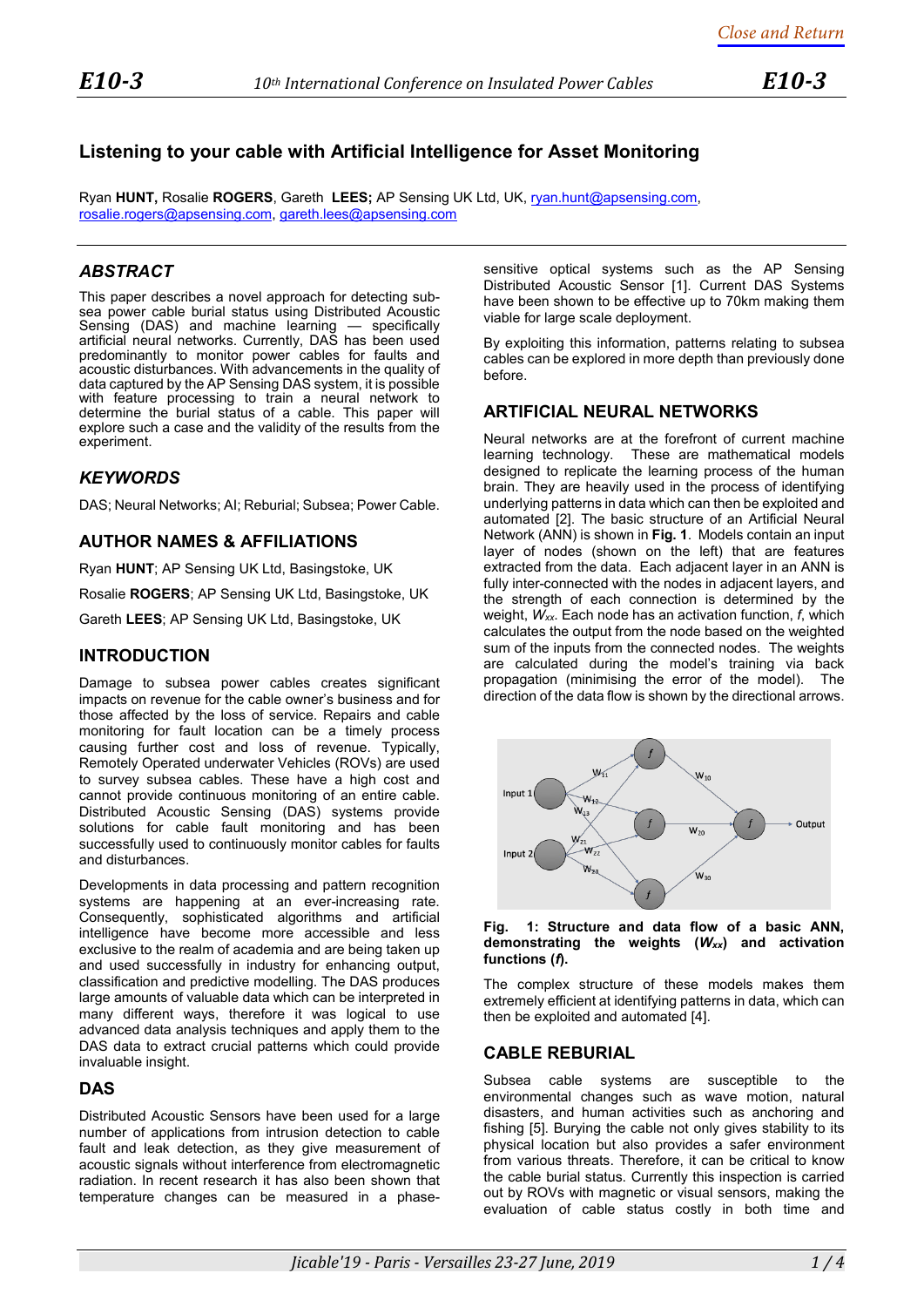resources, and does not continually monitor the cable [5,6].

The DAS measures the strain on the FO cable, a cable buried at a depth of >1 m in a subsea environment experiences different patterns of strain in comparison to an unburied cable lying on top of the seabed in the same location. Many different factors, such as the attenuation of acoustic signals in ground compared to a liquid (sea-water) medium, the suppression of motion of the cable, and differences in thermal changes due to the surrounding medium, can contribute to this effect. A subsea environment, however, is often very quiet, producing audio signals close to the noise floor of the system, resulting in small signal-to-noise ratios (SNR). Therefore, it is important to find methods of isolating these differing environmental signals from the system noise. With this, a DAS system can then serve as a cost efficient and continuous method of monitoring a cable asset.

## **DATA COLLECTION**

To show that machine learning techniques can be used to predict a subsea cable's burial status, data was collected from a reburial campaign on a subsea cable which reburied 5 sections of cables that were previously exposed. Details of this are shown in **Table 1**. An AP Sensing DAS system was connected to this cable for measurements, prior to the reburial campaign. The DAS system monitored and recorded data during and after the reburial, at all five locations. This helps to minimise the effects of changing environmental noise along the length of the cable and isolate the signal differences from the cable reburial.

Data was collected for an extended period before and after the reburial to also allow for averaging of the signal temporally. This helps to negate any spontaneous or anomalous signals which are not normally present. **Fig. 2** shows a frequency band energy plot of the reburial campaign over the course of approximately eight hours, data is discarded at a short time prior/post the reburial to factor out the ship transporting and controlling the ROV.

| Site<br>no.    | Start<br>location<br>the<br>of<br>reburial<br>site,<br>relative to<br>fibre<br>the<br>optic<br>cable (m) | End<br><b>location</b><br>of<br>the<br>reburial<br>site<br>relative to<br>the fibre<br>optic<br>cable (m) | Start time<br>of reburial<br>activity<br>(UTC) | End time<br>of reburial<br>activity<br>(UTC) | Max<br>Depth<br>Range<br>(m) |
|----------------|----------------------------------------------------------------------------------------------------------|-----------------------------------------------------------------------------------------------------------|------------------------------------------------|----------------------------------------------|------------------------------|
| 1              | 38185                                                                                                    | 38343                                                                                                     | 19:47:00                                       | 20:40:00                                     | 0.6                          |
| $\overline{2}$ | 29872                                                                                                    | 29730                                                                                                     | 00:11:00                                       | 00:52:00                                     | 0.3                          |
| 3              | 24066                                                                                                    | 24205                                                                                                     | 03:56:00                                       | 04:50:00                                     | 1.0                          |
| 4              | 17465                                                                                                    | 17758                                                                                                     | 08:36:00                                       | 09:44:00                                     | 0.2                          |
| 5              | 9917                                                                                                     | 10128                                                                                                     | 13:20:00                                       | 14:07:00                                     | 1.2                          |

### **Table 1: Reburial Details.**



**Fig. 2: Frequency band energy plot (4-250 Hz) showing the reburial (site 3) process of a subsea cable using DAS.**

## **THE MODEL**

When training ANNs, the quality of the input data is one of the most critical parts. Due to this, it was imperative that the data used for training correctly represented the typical signals of both a buried and unburied cable. Therefore, from the data acquired during the reburial campaign, Reburial 3 and 5 were used as the other reburial processes did not fully rebury the cable or minimal reburial was carried out. Reburial Site 5 was used for training the data because of its closer position to the beginning of the fibre optic cable, thus giving it a better SNR. The data from Reburial Site 3 was used as a validation data set since the reburial was similar in depth, with a section going from totally unburied to >1 m buried. Reburial Site 3 was located approximately 15 km from the training data set (Reburial site 5), meaning it will have a slightly different environment, increasing robustness when testing the model.

The data before and after the reburial at site 5 was extracted and analysed in depth. This led to the development of a unique set of features that accentuate the differences between an unburied and buried cable. The features were extracted by splitting the DAS data into single channels of acoustic data for each 1.28 meters of the cable. Each of these channels were then split into multiple sections in time, with each section treated as an individual sample for feature extraction. Each sample then underwent processing that involved extracting specific frequency and time domain features; it was found that a mixture produced the best model. The feature set for each sample was then labelled according to the cable's burial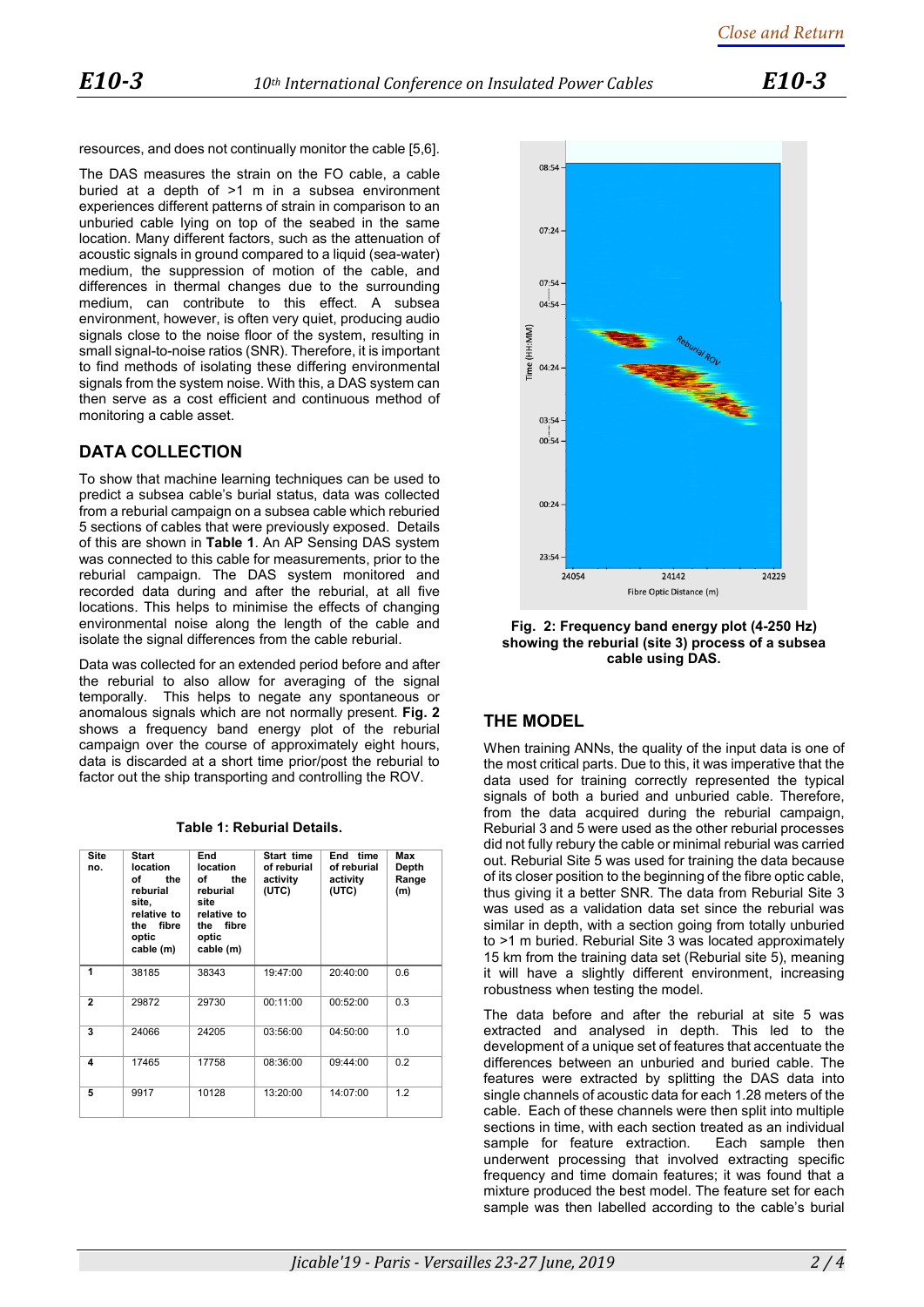status. All feature sets from site 5 were then fed into the ANN for training.

The training was carried out using a variety of different parameters such as the type of loss function used, the activation functions in the nodes, and variation in the number of nodes/layers to optimise the solution.

A sub-sample of the training data was used to test the performance of the model; this gives an indication of how the model is performing however although gives a limited scope in this instance due to the similarity of the data from the same reburial site (physical area). The result was an ANN binary classifier that could, for this data environment, accurately determine cable burial status.

## **RESULTS**

Once the model was trained and the parameters set, data acquired from Reburial site 3 was used to validate the performance of the model. The data from the reburial at site 3 was similar to site 5 in cable depth for both before and after either reburial however it was located approximately 15km further down the subsea power cable, meaning it had different environmental conditions.

The data from Reburial site 3 was processed and features extracted in the same way as for Reburial site 5. Data from several hours before and after the reburial were analysed due to the presence of a boat transporting the ROV impacting the predictions of the model. The model is not aware if the data correlates to a buried or unburied sample, it is up to the model to provide this classification. Figure 3 shows the section of the reburial (Reburial 3) temporally and spatially, with the reburial highlighted. Also highlighted is the burial depth of the cable before and after the reburial.

Once processing and feature extraction were complete, data was analysed by the trained ANN and a predication was given. Due to the spatial independence of the data an extra layer of analysis was then applied to give a spatial dependence on the surrounding classifications. The results of this can be seen in Figure 3.

The results highlight some flaws with the training process, such as the unburied data. The cable was truly unburied in some cases however at some other points it may have been around 0.1m buried. This leads to parts of buried cable being falsely classified as unburied. The accuracy of the model is demonstrated in Table 2. With an f1-score of approximately 88% this model shows strong promise.

**Table 2: Precision, Recall and F1-score on the validation data set (Reburial site 3).** 

|                 | Precision | Recall | F1-Score |
|-----------------|-----------|--------|----------|
| <b>Unburied</b> | 0.85      | 0.88   | 0.86     |
| <b>Buried</b>   | 0.91      | 0.89   | 0.90     |
| Avg             | 0.88      | 0.88   | 0.88     |

The model provides a strong basis for future work in this area, demonstrating that machine learning techniques can be used with DAS data to enable continuous monitoring of events. This also indicates that the methodologies used in the development of this model could be also be applied in other novel monitoring systems within the power cable industry.





## **FUTURE WORK**

The performance of the ANN shown in this paper could be improved with the addition of more training data. With more data from different sites, the model's performance would likely improve and be more generalisable. Additionally, more accurate data of the burial depth along the length of the cable could be used in a regression model to predict the actual depth of the cable, rather than just the burial status. This could provide an early warning system for cables that are shallow.

With recent improvements within the machine learning community, artificial intelligence has become more accessible and applicable to a wide variety of problems. These provide unique and powerful solutions to problems that were otherwise extremely difficult or impossible to solve. Using this technology for automatic detection will be a crucial factor in developing cutting edge systems in the sub-sea power market.